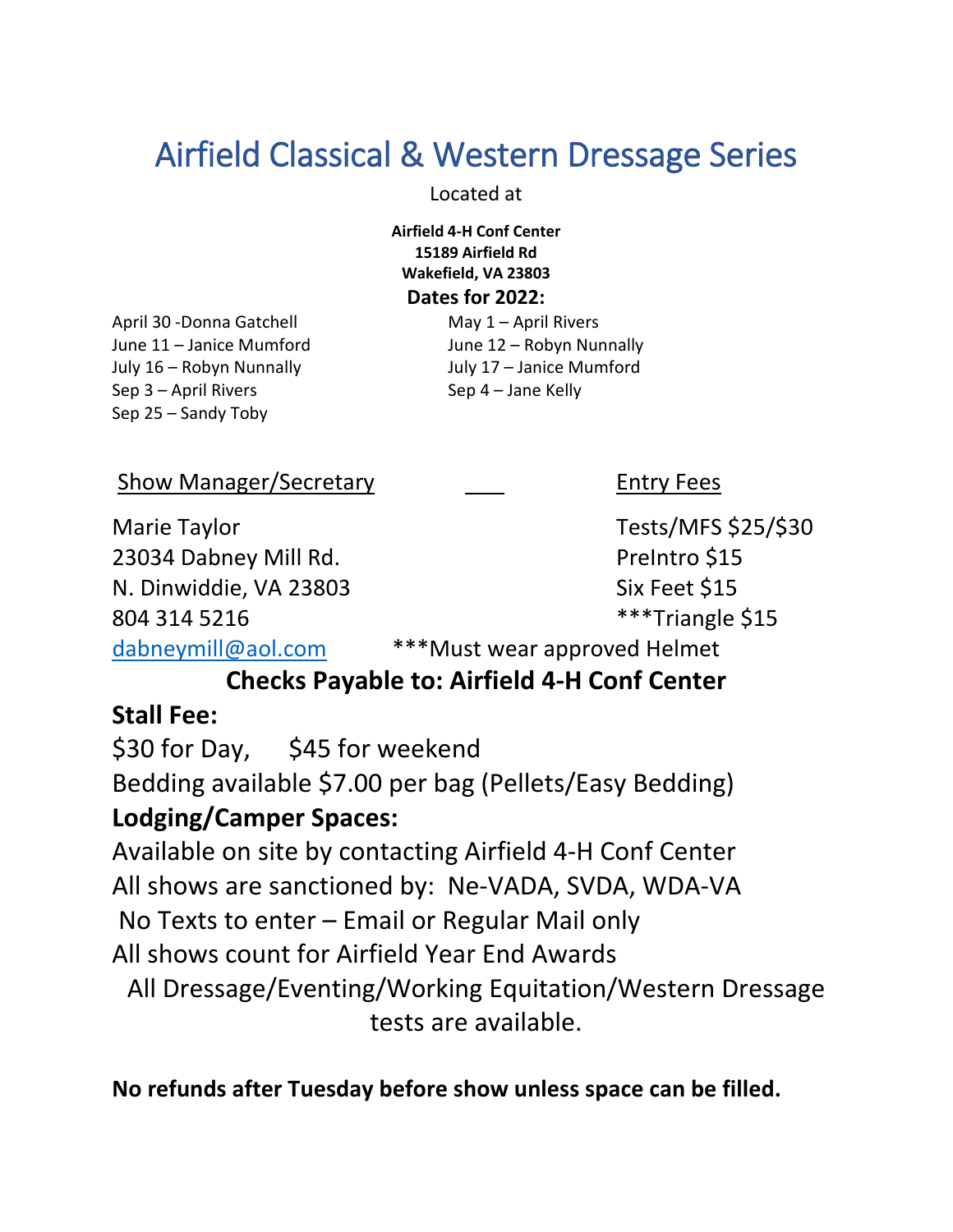# Airfield Classical & Western Dressage

### Entry Form/2022

| <b>Class</b>                                                              | Rider Division O, A, J, G                    |
|---------------------------------------------------------------------------|----------------------------------------------|
| 1.                                                                        |                                              |
|                                                                           |                                              |
|                                                                           |                                              |
| 4.                                                                        |                                              |
| $\frac{1}{2}$ Stall(s) \$30/\$45                                          |                                              |
|                                                                           |                                              |
| Tests \$25,\$30, \$15                                                     |                                              |
|                                                                           |                                              |
| Mail Entry To: Marie Taylor<br>NOTE: No refunds after Tuesday before show | 23034 Dabney Mill Rd., N Dinwiddie, VA 23803 |